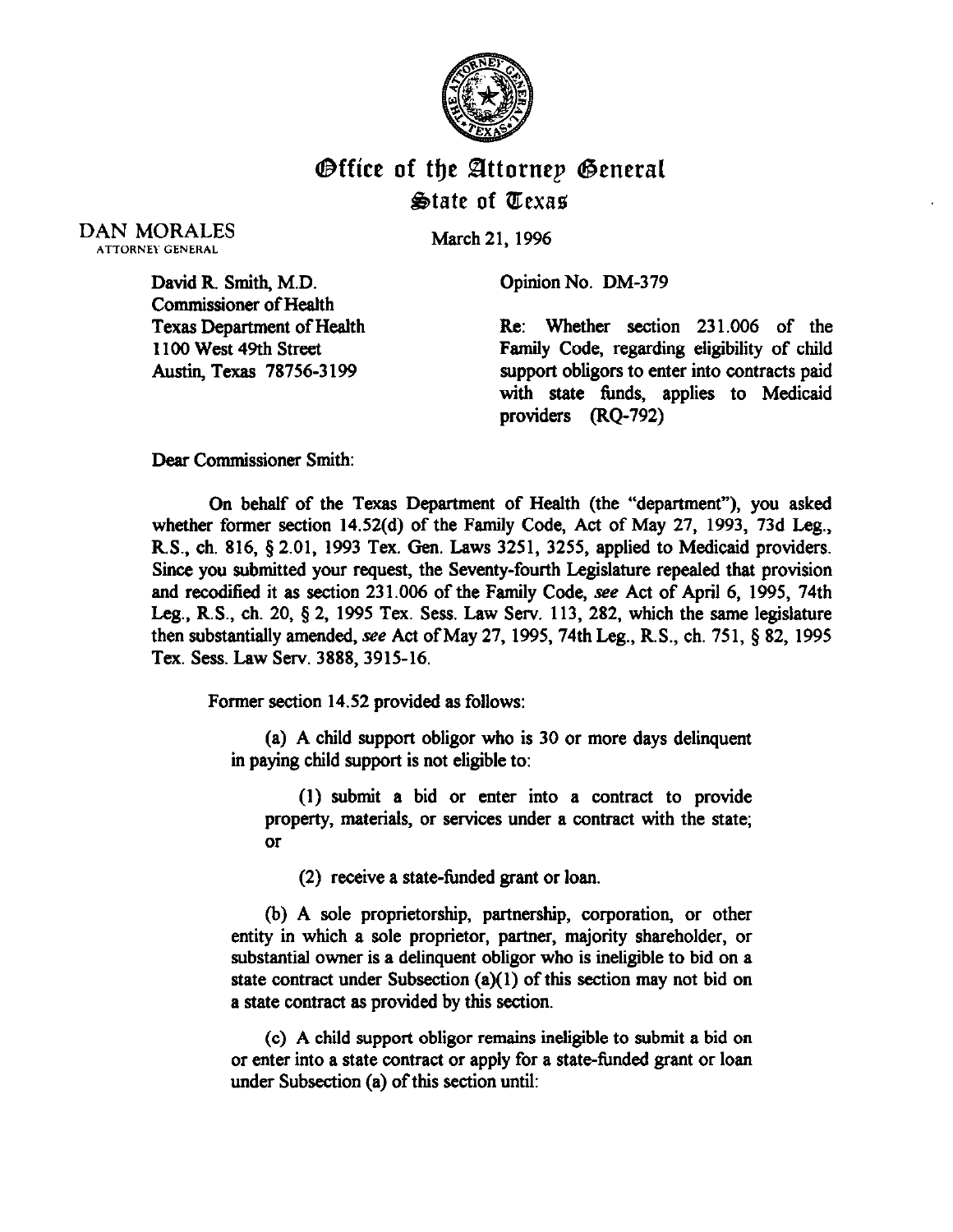(1) all arrearages have been paid; or

(2) the obligor is in compliance with a written repayment agreement or court order as to any existing delinquency.

(d) Each bidder for a state contract or applicant for a statefunded loan or grant under Subsection (a) of this section shall submit a signed, sworn statement accompanying any bid or application for a grant or loan atlirming that the bidder or applicant is not 30 or more days delinquent in providing child support under a court order or a written repayment agreement.

(e) The attorney general and the General Services Commission may adopt rules or prescribe forms to implement any provision of this section.

Newly enacted and amended section 23 1.006 provides in pertinent part as follows:

(a) A child support obligor who is more than 30 days delinquent in paying child support and a business entity in which the obligor is a sole proprietor, partner, shareholder, or owner with an ownership interest of at least 25 percent is not eligible to:

(1) receive payments from state funds under a contract to provide property, materials, or services; or

(2) receive a state-funded grant or loan.

(b) A child support obligor or business entity ineligible to receive payments under Subsection (a) remains ineligible until:

(1) all arrearages have been paid; or

(2) the obhgor is in comphance with a written repayment agreement or court order as to any existing delinquency.

(c) A bid or an application for a contract, grant, or loan paid from state funds must include the name and social security number of the individual or sole proprietor and each partner, shareholder, or owner with an ownership interest of at least 25 percent of the business entity submitting the bid or application.

(d) A contract, bid, or application subject to the requirements of this section must include the following statement: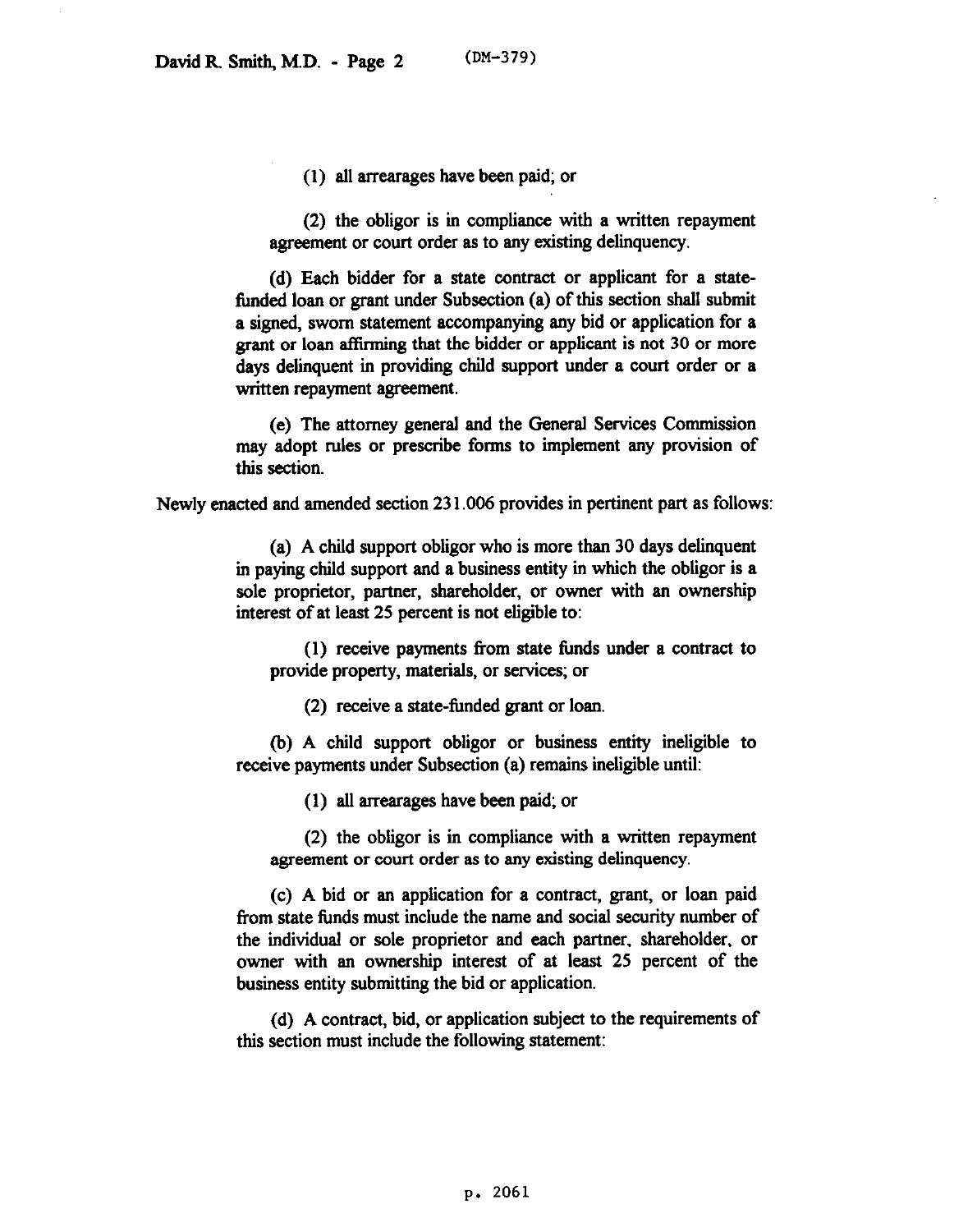"'Under Section 23 1.006, Family Code, the vendor or applicant certifies that the individual or business entity named in this contract, bid, or application is not ineligible to receive the specified grant, loan, or payment and acknowledges that this contract may be terminated and payment may be withheld if this certification is inaccurate."

You were interested in former subsection (d) which required "[elach bidder for a state contract or applicant for a state-funded loan or grant" to submit "a signed, sworn statement accompanying any bid or application for a grant or loan atlirming that [he or she] is not 30 or more days delinquent in providing child support under a court order or a written repayment agreement." You asked whether former subsection (d) applied to health care providers who apply to participate in the Texas Medicaid program. We assume that you are now interested in subsection  $(d)$  of section 231.006 as amended, which requires each contract, bid, or application subject to section 23 1.006 to include the statement that "the vendor or applicant certifies that the individual or business entity named in this contract, bid, or application is not ineligible." We address whether Medicaid providers must submit such statements.<sup>1</sup>

You explain that the department has delegated the administration of the federal Title XIX Medicaid program by contract to a private company. The private company solicits health care providers, including individual physicians and other health care professionals and entities, to participate in the program voluntarily. Providers do not submit bids. You state that "[t]hose wishing to participate must complete a provider enrollment application, meet provider criteria and sign a provider agreement." The "'Provider Agreement with the Texas Department of Health for Participation in the Texas Medicaid Program" submitted with your request states that health care providers who enter into the contract are paid with federal and state funds. We assume that this is the case.

Former subsection (d) on its face required only a bidder for a state contract or an applicant for a state grant or loan to submit a sworn statement. By contrast, subsection (d) of section 231.006 as amended, requiring the submission of a statement, is broadly written to apply to all contracts, bids, or applications subject to the section. We believe it applies to all individuals and business entities that enter into contracts paid from state funds. Fist, subsection (a) makes ineligible not just delinquent individuals but also any business entity in which a delinquent individual is "a sole proprietor, partner, shareholder, or owner with an ownership interest of at least 25 percent" of the business entity. Clearly, the subsection (a) ineligibility requirements apply to all kinds of business entities, whether they are owned as sole proprietorships, partnerships, corporations or any other kind of

<sup>&</sup>lt;sup>1</sup>You did not respond to our request to explain how the amendments to section  $231.006$  affect your query. We assume you continue to be interested in the statement requirements as they apply to Medicaid providers.